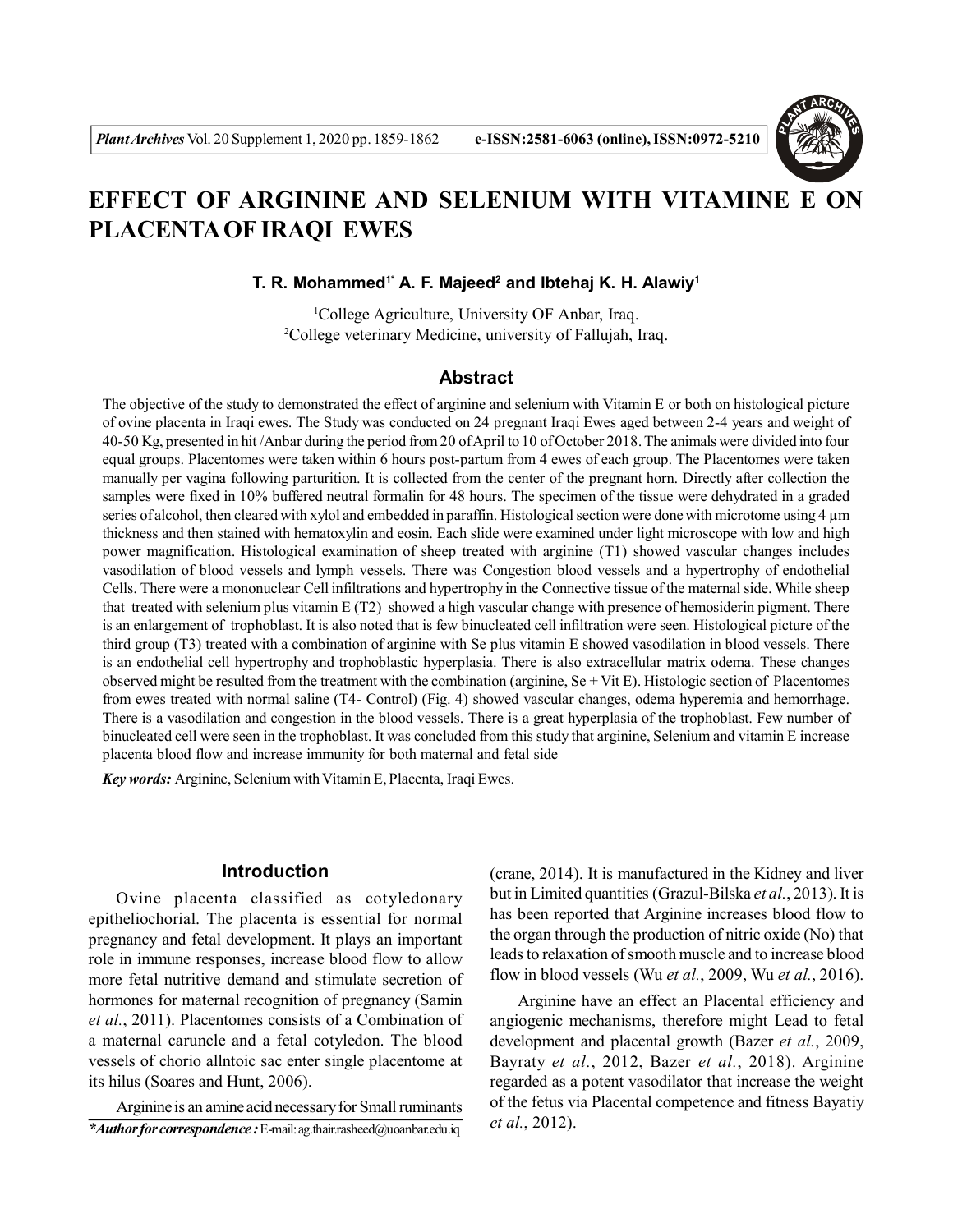Selenium (Se) is an essential trace elements in ruminants. It is play a role in maintaining Physiological functions and provides antioxidant sources (Sordillo, 2013). It is trans placental transfer factor essential for the fetas (Moeini *et al.*, 2011).

Vitamin E is a water soluble vitamin essential for ruminant to prevent white muscle disease and retention of the fetal membranes. It has also immune stimulatory effects (Allison and Laven, 2000, Ortunho *et al.*, 2016).

There is a little information about the effect of arginine and selenium with Vitamin E or both on placenta of sheep. Therefore the aim of this study were designed to demonstrated the effect of arginine and selenium with Vitamin E or both on histological picture of ovine placenta in Iraqi ewes.

#### **Materials and Methods**

The Study was conducted on 24 pregnant Iraqi Ewes aged between 2-4 years and weight of 40-50 Kg, presented in hit /Anbar during the period from 20 of April to 10 of October 2018. The animals were divided into four equal groups. The first group (T1) were injected 160 µmol/Kg of arginine (us Bulk supplies) *i.m.* daily three times from day 5 to 20 mating (early pregnancy) and injected 300 µmol/Kg B.W. arginine daily three times from day 100 to 125 of Pregnancy (late Pregnancy). The 2nd group (T2) ewes were injected 2ml/ewe two times with Selenium Plus vitamin E (Norbrook, U.K.). The  $1<sup>st</sup>$  dose were given at days 5 while, the 2nd dose were given on day 19 of early pregnancy. The ewes were injected with Selenium plus vitamin E in a dose of 2.5ml/ewe on day 100 and on day 114 at the late Pregnancy. The  $3<sup>rd</sup>$  group (T3) ewes were treated with Selenium plus vitamin E (2 and 2.5ml / ewe early and at late Pregnancy), with arginine (160-300 µmol/Kg B.W. early and at late Pregnancy). The  $4<sup>th</sup>$  group (T4) ewes were received a normal Saline *i.m.* and considered as a control group. Placentomes were taken within 6 hours post-partum from 4 ewes of each group.

The Placentomes were taken manually per vagina fallowing parturition. It is collected from the center of the pregnant horn. Directly after collection the samples were fixed in 10% buffered neutral formalin for 48 hours. The specimen of the tissue were dehydrated in a graded series of alcohol, then cleared with xylol and embedded in paraffin. Histological section were done with microtome using 4 µm thickness and then stained with hematoxylin and eosin (Culling *et al.*, 1985). Each slide were examined under light microscope with low and high power magnification.



**Fig. 1:** Blood vessels congestion (black arrow) lymphatic vessels dilation (blue arrow) and endothelial cell hypertrophy (green arrow).

# **Results and Discussion**

Histologic section of Placentomes taken from ewes treated with arginine (T1) (Fig. 1) showed vascular changes includes vasodilation of blood vessels and lymph vessels. There was Congestion blood vessels and a hypertrophy of endothelial Cells. There were a mononuclear Cell infiltrations and hypertrophy in the Connective tissue of the maternal side. Similar observation have been made by Neri *et al.*, (1995) and Reynolds *et al.*, (2010). This might be concentration of the arginine in



**Fig. 2:** Presence of hemosidrosis (black arrow) trophoblasts enlargement (blue arrow) and few binucleated cell infiltration (green arrow).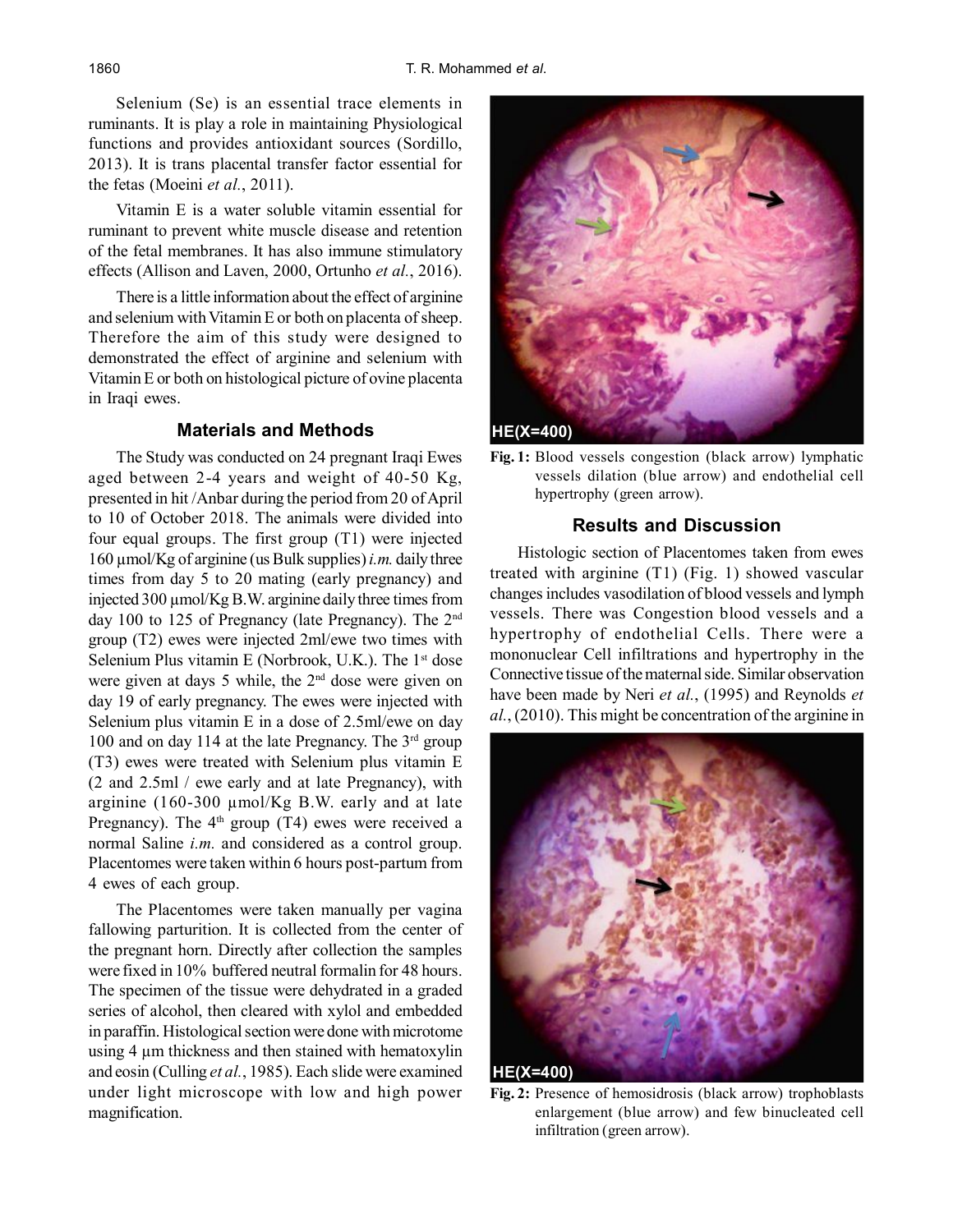

**Fig. 3:** Vasodilation (black arrow) trophoblasts hyperplasia (blue arrow) and extracellular matrix edema (green arrow).

maternal plasma of sheep were expected to increase placental angiogenesis and uteroplacental flow (Neri *et al.*, 1995, Reynolds *et al.*, 2010). It has been observed that arginine stimulate and regulate nitric oxide synthesis in the endothelial cells (Wu and Meininger, 2002). Also has been reported that in sheep, the vascular density of the fetal placental tissue (Cotyledons) remains relatively constant between day 40 and day 80 of pregnancy and with an exponentially increases there after (Reynolds *et al.*, 2010), while the Vascular Changes of maternal Placental tissue side (caruncles) increased substantially (gradually) from day 40 until mid of pregnancy then Slowly there after (Reynolds *et al.*, 2005). Histologic picture of sheep treated with selenium plus vitamin E (T2) (Fig. 2) showed a high vascular change with presence of hemosiderin pigment. There is an enlargement of trophoblast. It is also noted that is few binucleated cell infiltration were seen. Similar results have been reported by Lekatz *et al.*, (2010a, 2010b). It has been observed that se have an effects on placental development especially the cotildonary tissue more than (greater) Caruncular tissue (Lekatz *et al.*, 2010 a,b). This might be due to there is an increase cellular proliferation and DNA concentration in cotildonary tissue. But not have an effect on placentome number, mass and Carunculas weight treated ewes (Lekatz *et al.*, 2610a). Also se have an a antioxidant activity through increase glutathione peroxidase activity in Cotiledonary and Caruncular tissue than in normal Level fed to sheep (Lekatz *et al.*, 2010a). It has been found that Se plus vitamin E increase immunity to sheep through increase the levels of immunoglobulin's



**Fig. 4:** Vasodilation and congestion of blood vessels (black arrow) hyperplasia of trophoblasts (blue arrow) and few number of Binucleated cell seen (green arrow).

that Prevents mastitis and Diseases (palmieri and Szarek, 2011). It is also reported in cattle that Se with vitamin E injection decrease the incidence of retained fetal membranes (palmieri and Szarek, 2011). This might be due to se and vitamin E increase the mechanism of sloughing and necrosis between fetal and maternal tissues that enhance the detachment of placenta (Noakes *et al.*, 2009).

Histological picture of the third group (T3) (Fig. 3) treated with a combination of arginine with Se plus vitamin E showed vasodilation in blood vessels. There is an endothelial cell hypertrophy and trophoblastic hyperplasia. There is also extracellular matrix odema. These changes observed might be resulted from the treatment with the combination (arginine,  $Se + Vit E$ ). It has been reported that arginine regulates Nitric oxide synthesis in endothelial cells (wu and Meininger, 2000) and increase placental angiogenesis (Reyneolds *et al*., 2010) and utero placental blood flow (Neri *et al.*, 1995). It is also observed that Se plus vitamin E act as antioxidant stimulate glutathione peroxidase that enhance he Development of Cotiledonary and Caruncular tissue via increase blood flow and increases immunity (Palmieri and Szarek, 2011).

Histologic section of Placentomes from ewes treated with normal saline (T4- Control) (Fig. 4) showed vascular changes, odema hyperemia and hemorrhage. There is a vasodilation and congestion in the blood vessels. There is a great hyperplasia of the trophoblast. Few number of binucleated cell were seen in the trophoblast. Similar observation have been found by Wooding (1983) and william *et al.*, (1987). Wooding (1992) showed that the